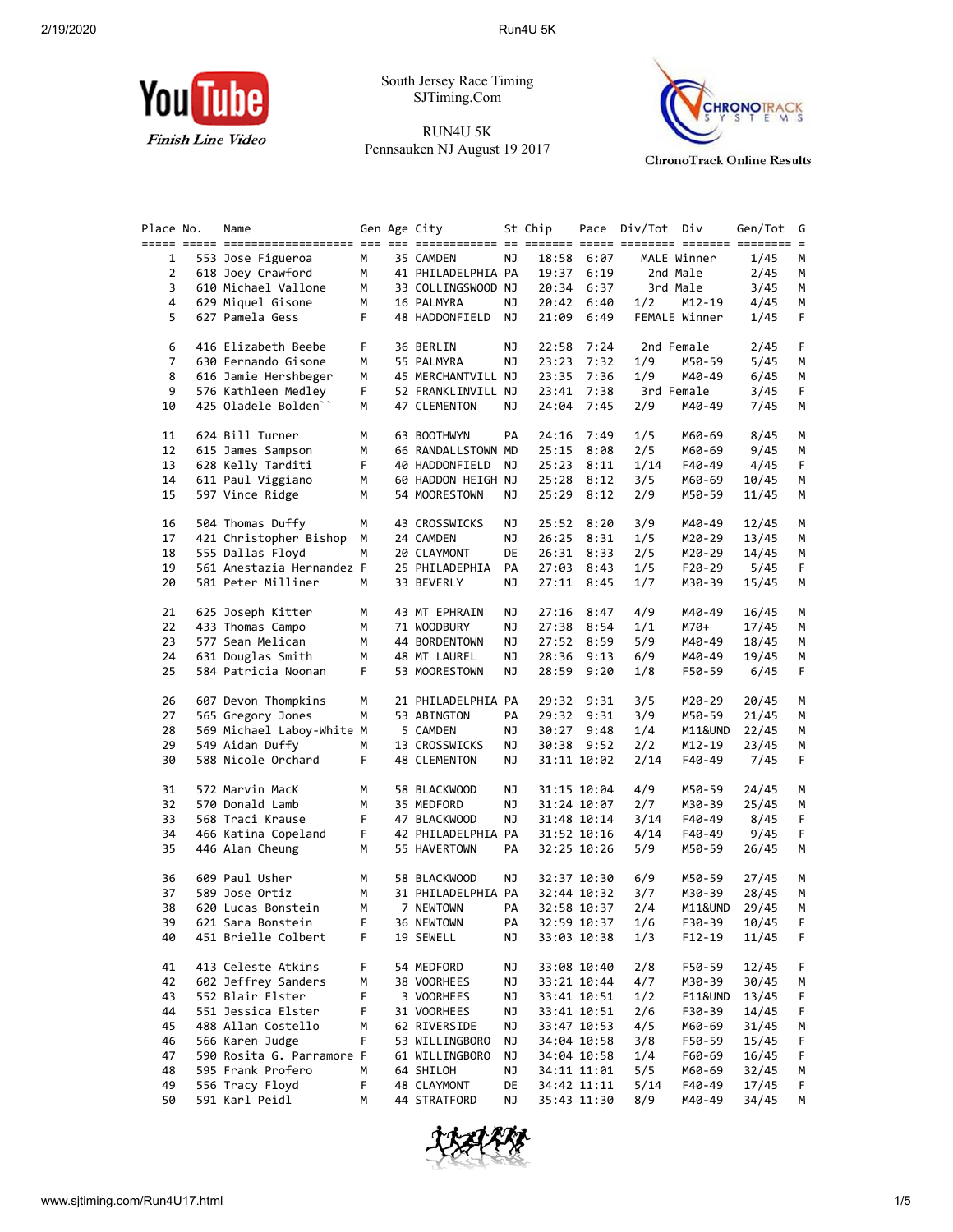| Place No. | Name                      |    | Gen Age City                     |     | St Chip |             | Pace Div/Tot | Div        | Gen/Tot | G |
|-----------|---------------------------|----|----------------------------------|-----|---------|-------------|--------------|------------|---------|---|
|           |                           |    |                                  |     |         |             |              |            |         |   |
| 51        | 606 Danielle Starn        | F. | 34 MILLVILLE                     | NJ  |         | 35:48 11:32 | 3/6          | F30-39     | 17/45   | F |
| 52        | 614 Jayne Zubris          | F  | 30 MARLTON                       | NJ  |         | 35:49 11:32 | 4/6          | F30-39     | 18/45   | F |
| 53        | 573 Belinda Maurone       | F  | 44 MILLVILLE                     | NJ  |         | 36:03 11:37 | 5/14         | F40-49     | 19/45   | F |
| 54        | 586 John Oconnell         | м  | 48 MONROE TOWNS NJ               |     |         | 36:30 11:45 | 9/9          | M40-49     | 35/45   | М |
| 55        | 585 Megan Oconnell        | F. | 19 MONROE TOWNS NJ               |     |         | 36:30 11:45 | 2/3          | $F12-19$   | 20/45   | F |
|           |                           |    |                                  |     |         |             |              |            |         |   |
| 56        | 557 Harvey Gibson Jr.     | М  | 56 MOUNT HOLLY                   | NJ  |         | 36:49 11:51 | 7/9          | M50-59     | 36/45   | М |
| 57        | 605 Ryan Spera            | м  | 30 CHERRY HILL                   | NJ  |         | 36:50 11:52 | 5/7          | M30-39     | 37/45   | М |
| 58        | 608 Lisa Trillo           | F  | 48 PHILADELPHIA PA               |     |         | 36:56 11:54 | 6/14         | F40-49     | 21/45   | F |
| 59        | 626 Mia Tariti            | F  | 14 HADDONFIELD NJ                |     |         | 37:14 11:59 | 3/3          | F12-19     | 22/45   | F |
| 60        | 559 Nicholas Hand         | М  | 28 PHILADELPHIA PA               |     |         | 37:16 12:00 | 4/5          | M20-29     | 38/45   | М |
|           |                           |    |                                  |     |         |             |              |            |         |   |
| 61        | 567 Caroline Kaigh        | F  | 28 HADDONFIELD                   | ΝJ  |         | 37:16 12:00 | 2/5          | $F20-29$   | 23/45   | F |
| 62        | 599 Sheila Ryan           | F  | 58 KANSAS CITY                   | MO  |         | 37:39 12:07 | 4/8          | F50-59     | 24/45   | F |
| 63        | 617 Joseph Coleman III    | M  | 33 CLEMENTON                     | NJ. |         | 37:42 12:08 | 6/7          | M30-39     | 39/45   | М |
| 64        | 580 Anastasia Meremiani F |    | 10 CHERRY HILL                   | NJ  |         | 38:42 12:28 | 2/2          | F11&UND    | 25/45   | F |
| 65        | 579 Nicholas Meremianin M |    | 56 CHERRY HILL                   | NJ  |         | 38:42 12:28 | 8/9          | M50-59     | 40/45   | М |
|           |                           |    |                                  |     |         |             |              |            |         |   |
| 66        | 574 Amanda Maurone        | F. | 25 MILLVILLE                     | NJ. |         | 38:56 12:32 | 3/5          | F20-29     | 26/45   | F |
| 67        | 623 Lisa Bishop           | F  | 45 COLLINGSWOOD NJ               |     |         | 39:42 12:47 | 7/14         | F40-49     | 27/45   | F |
| 68        | 456 Michelle Colbert      | F  | 43 SEWELL                        | ΝJ  |         | 39:55 12:51 | 8/14         | F40-49     | 28/45   | F |
| 69        | 460 Jaxon Colbert         | м  | 10 SEWELL                        | ΝJ  |         | 39:55 12:51 | 3/4          | M11&UND    | 41/45   | М |
| 70        | 587 Tina Odim             | F  | 60 CHERRY HILL NJ                |     |         | 40:16 12:58 | 2/4          | F60-69     | 29/45   | F |
|           |                           |    |                                  |     |         |             |              |            |         |   |
| 71        | 592 Amanda Peidl          | F  | 40 STRATFORD                     | ΝJ  |         | 40:41 13:06 | 9/14         | F40-49     | 30/45   | F |
| 72        | 578 Maria Meremianin      | F  | 46 CHERRY HILL                   | NJ  |         | 41:26 13:21 | 10/14        | F40-49     | 31/45   | F |
| 73        | 582 Shanda Moore          | F  | 42 WILLINGBORO                   | NJ  |         | 42:17 13:37 | 11/14        | F40-49     | 32/45   | F |
| 74        | 550 Mark Egan             | М  | 22 CHERRY HILL                   | ΝJ  |         | 43:20 13:57 | 5/5          | M20-29     | 42/45   | М |
| 75        | 604 Elisha Soto           | F  | 30 PHILADELPHIA PA               |     |         | 44:34 14:21 | 5/6          | F30-39     | 33/45   | F |
|           |                           |    |                                  |     |         |             |              |            |         |   |
| 76        | 601 Luis Sanchez          | м  |                                  |     |         |             | 4/4          |            |         |   |
| 77        | 598 Yamileth Rivera       | F  | 9 PHILADELPHIA PA                |     |         | 44:35 14:21 | 4/5          | M11&UND    | 43/45   | М |
|           |                           |    | 25 PHILADELPHIA PA               |     |         | 47:03 15:09 |              | F20-29     | 34/45   | F |
| 78        | 558 Elsie Gould Matthew F |    | 54 MERCHANTVILL NJ               |     |         | 47:35 15:19 | 5/8          | F50-59     | 35/45   | F |
| 79        | 491 Carla Davis           | F  | 43 LAWNSIDE                      | ΝJ  |         | 47:35 15:19 | 12/14        | F40-49     | 36/45   | F |
| 80        | 440 Veronica Cheers       | F. | 62 WILLINGBORO                   | NJ  |         | 47:43 15:22 | 3/4          | F60-69     | 37/45   | F |
|           |                           |    |                                  |     |         |             |              |            |         |   |
| 81        | 571 Janis Logan           | F  | 59 WILLINGBORO                   | ΝJ  |         | 47:46 15:23 | 6/8          | F50-59     | 38/45   | F |
| 82        | 562 Letitia Holloway      | F  | 49 MOUNT HOLLY                   | ΝJ  |         | 47:47 15:23 | 13/14        | F40-49     | 39/45   | F |
| 83        | 564 Eric Johnson          | M  | 50 SICKLERVILLE NJ               |     |         | 48:53 15:44 | 9/9          | M50-59     | 44/45   | М |
| 84        | 563 Tawanna Jackmon       | F  | <b>40 PENNSAUKEN</b>             | NJ  |         | 52:54 17:02 | 14/14        | F40-49     | 40/45   | F |
| 85        | 560 Darlene Henderson     | F. | 55 PENNSAUKEN                    | NJ  |         | 52:55 17:02 | 7/8          | F50-59     | 41/45   | F |
|           |                           |    |                                  |     |         |             |              |            |         |   |
| 86        | 593 Andrea Peterson       | F  | 36 WILLINGBORO                   | ΝJ  |         | 53:07 17:06 | 6/6          | F30-39     | 42/45   | F |
| 87        | 594 Bob Peterson          | м  | 33 WILLINGBORO                   | ΝJ  |         | 53:19 17:10 | 7/7          | M30-39     | 45/45   | М |
| 88        | 583 Monica Morgan         | F  | 51 SICKLERVILLE NJ               |     |         | 58:19 18:47 | 8/8          | F50-59     | 43/45   | F |
| 89        | 603 Gwendolyn Saulters    | F  | 60 LINDENWOLD                    | NJ. |         | 58:20 18:47 | 4/4          | F60-69     | 44/45   | F |
| 90        | 575 Tramaine Medley       | F  | 23 FRANKLINVILL NJ 1:07:48 21:50 |     |         |             | 5/5          | $F20 - 29$ | 45/45   | F |



#### ---------------------------------------------------------------------------- TEAM RESULTS

----------------------------------------------------------------------------

## 1. 1:24:16 BLACK GIRLS RUN & CO( 28:06)

| 1.            | 23:41             | 576 Kathleen Medley          | F 52   |  |  |  |  |  |  |  |  |
|---------------|-------------------|------------------------------|--------|--|--|--|--|--|--|--|--|
| $\mathcal{P}$ | 26:31             | 555 Dallas Floyd             | M 20   |  |  |  |  |  |  |  |  |
| 3             | 34:04             | 566 Karen Judge              | F 53   |  |  |  |  |  |  |  |  |
| 4             | 34:04)            | 590 Rosita G. Parramore F 61 |        |  |  |  |  |  |  |  |  |
|               |                   |                              |        |  |  |  |  |  |  |  |  |
|               | 2. 1:35:36 RUN856 |                              | 31:52) |  |  |  |  |  |  |  |  |
|               |                   |                              |        |  |  |  |  |  |  |  |  |
| 1             | 31:11             | 588 Nicole Orchard           | F 48   |  |  |  |  |  |  |  |  |
| $\mathcal{P}$ | 31:48             | 568 Traci Krause             | F 47   |  |  |  |  |  |  |  |  |
| З             | 32:37             | 609 Paul Usher               | M 58   |  |  |  |  |  |  |  |  |
| 4             | 33:03)            | 451 Brielle Colbert          | 19     |  |  |  |  |  |  |  |  |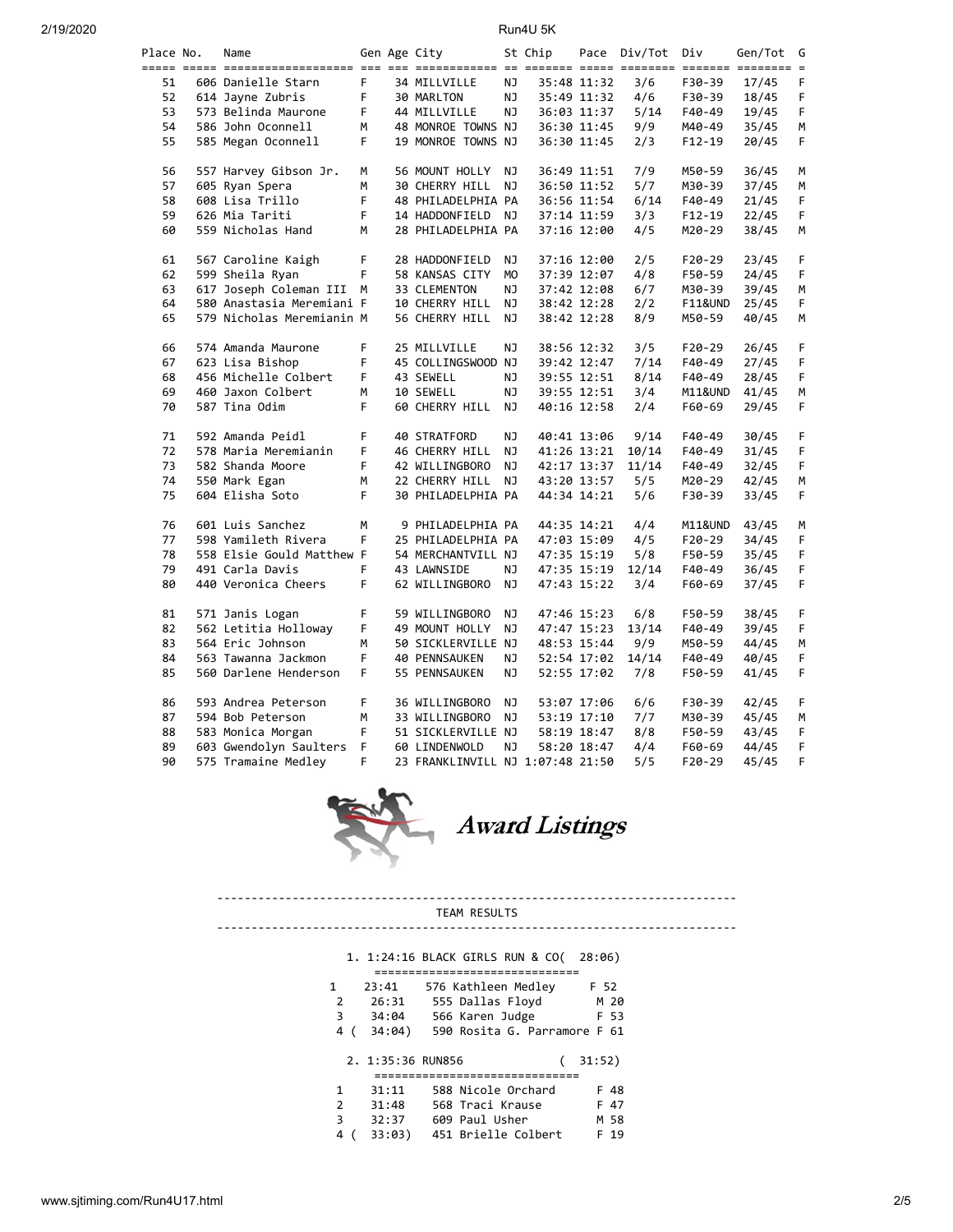2/19/2020 Run4U 5K



## OVERALL WINNERS - 5K

## TOP MALE FINISHERS

#### TOP 3 AWARD

|    | Place O'All No. | Name                 | Ag City            |    | St Time |
|----|-----------------|----------------------|--------------------|----|---------|
|    |                 |                      |                    |    |         |
| 1  | 1               | 553 Jose Figueroa    | 35 CAMDEN          | NJ | 18:58   |
| 2  | 2               | 618 Joey Crawford    | 41 PHILADELPHIA PA |    | 19:37   |
| 3  | 3               | 610 Michael Vallone  | 33 COLLINGSWOOD NJ |    | 20:34   |
| 4  | 4               | 629 Miquel Gisone    | 16 PALMYRA         | ΝJ | 20:42   |
| 5  | 8               | 630 Fernando Gisone  | 55 PALMYRA         | NJ | 23:23   |
| 6  | 9               | 616 Jamie Hershbeger | 45 MERCHANTVILL    | NJ | 23:35   |
| 7  | 11              | 425 Oladele Bolden'' | 47 CLEMENTON       | NJ | 24:04   |
| 8  | 12              | 624 Bill Turner      | 63 BOOTHWYN        | PA | 24:16   |
| 9  | 13              | 615 James Sampson    | 66 RANDALLSTOWN MD |    | 25:15   |
| 10 | 15              | 611 Paul Viggiano    | 60 HADDON HEIGH NJ |    | 25:28   |

## TOP FEMALE FINISHERS

## TOP 3 AWARD

|                | Place O'All No. | Name                                   | Ag City |                     | St Time |       |
|----------------|-----------------|----------------------------------------|---------|---------------------|---------|-------|
|                |                 |                                        |         |                     |         |       |
| 1              | 6               | 627 Pamela Gess                        |         | 48 HADDONFIELD      | ΝJ      | 21:09 |
| $\overline{2}$ | 7               | 416 Elizabeth Beebe                    |         | 36 BERLIN           | NJ      | 22:58 |
| 3              | 10              | 576 Kathleen Medley                    |         | 52 FRANKLINVILL NJ  |         | 23:41 |
| 4              | 14              | 628 Kelly Tarditi                      |         | 40 HADDONFIELD      | NJ      | 25:23 |
| 5              | 20              | 561 Anestazia Hernandez 25 PHILADEPHIA |         |                     | PA      | 27:03 |
| 6              | 26              | 584 Patricia Noonan                    |         | 53 MOORESTOWN       | NJ      | 28:59 |
| 7              | 31              | 588 Nicole Orchard                     |         | <b>48 CLEMENTON</b> | NJ      | 31:11 |
| 8              | 34              | 568 Traci Krause                       |         | 47 BLACKWOOD        | NJ      | 31:48 |
| 9              | 35              | 466 Katina Copeland                    |         | 42 PHILADELPHIA PA  |         | 31:52 |
| 10             | 40              | 621 Sara Bonstein                      |         | 36 NEWTOWN          | PA      | 32:59 |



## 5K AGE-GROUP RESULTS

## MALE AGE GROUP: 1 - 11 (3 WINNERS)

| Place O'All No. |    | Name                    | Age City          |     | St Time |  |
|-----------------|----|-------------------------|-------------------|-----|---------|--|
|                 |    |                         |                   |     |         |  |
|                 | 29 | 569 Michael Laboy-White | 5 CAMDEN          | N J | 30:27   |  |
|                 | 39 | 620 Lucas Bonstein      | 7 NEWTOWN         | PA  | 32:58   |  |
| 3.              | 70 | 460 Jaxon Colbert       | 10 SEWELL         | N J | 39:55   |  |
| 4               | 77 | 601 Luis Sanchez        | 9 PHILADELPHIA PA |     | 44:35   |  |

FEMALE AGE GROUP: 1 - 11 (3 WINNERS)

| Place O'All No. |  | Name                                         | Age City   | St Time  |
|-----------------|--|----------------------------------------------|------------|----------|
|                 |  |                                              |            |          |
|                 |  | 44 552 Blair Elster                          | 3 VOORHEES | NJ 33:41 |
|                 |  | 65 580 Anastasia Meremiani 10 CHERRY HILL NJ |            | 38:42    |

# MALE AGE GROUP: 12 - 19 (3 WINNERS)

| Place O'All No. |    | Name                | Age City      |     | St Time |  |
|-----------------|----|---------------------|---------------|-----|---------|--|
|                 |    |                     |               |     |         |  |
|                 |    | 4 629 Miquel Gisone | 16 PALMYRA    | N J | - 20:42 |  |
|                 | 30 | 549 Aidan Duffy     | 13 CROSSWICKS | N J | 30:38   |  |
|                 |    |                     |               |     |         |  |

FEMALE AGE GROUP: 12 - 19 (3 WINNERS)

| Place O'All No. |  | Name                   | Age City           | St Time  |
|-----------------|--|------------------------|--------------------|----------|
|                 |  |                        |                    |          |
|                 |  | 41 451 Brielle Colbert | 19 SEWELL          | NT 33:03 |
|                 |  | 56 585 Megan Oconnell  | 19 MONROE TOWNS NJ | 36:30    |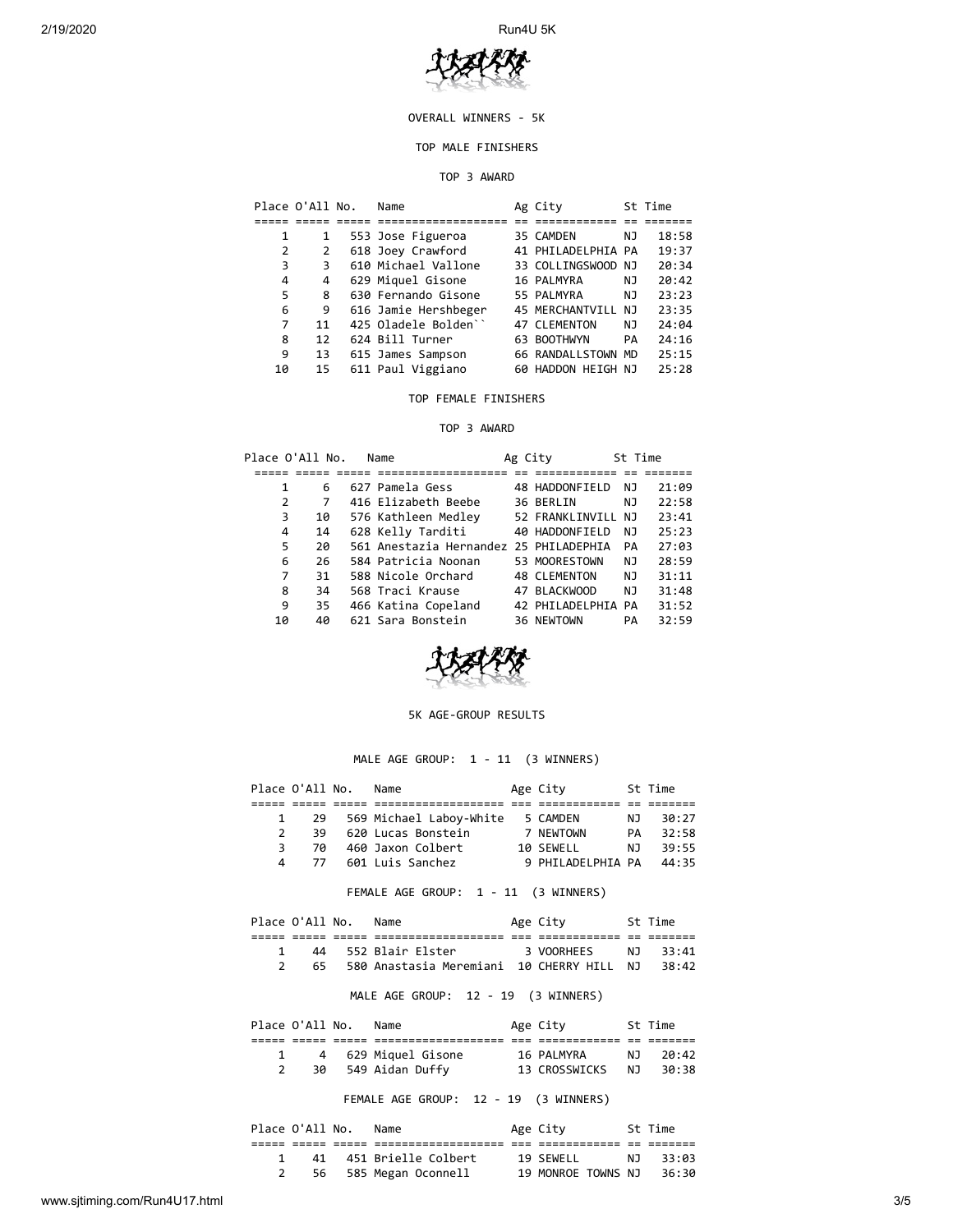| 2/19/2020 | 3              | 60              | 626 Mia Tariti                                                             | Run4U 5K | 14 HADDONFIELD NJ                                |          | 37:14                                     |
|-----------|----------------|-----------------|----------------------------------------------------------------------------|----------|--------------------------------------------------|----------|-------------------------------------------|
|           |                |                 | MALE AGE GROUP: 20 - 29 (3 WINNERS)                                        |          |                                                  |          |                                           |
|           |                | Place O'All No. | Name                                                                       |          | Age City                                         |          | St Time                                   |
|           |                |                 |                                                                            |          |                                                  |          |                                           |
|           | 1<br>2         | 18<br>19        | 421 Christopher Bishop 24 CAMDEN<br>555 Dallas Floyd                       |          | 20 CLAYMONT                                      | ΝJ<br>DE | 26:25<br>26:31                            |
|           | 3              | 27              | 607 Devon Thompkins                                                        |          | 21 PHILADELPHIA PA                               |          | 29:32                                     |
|           | 4              | 61              | 559 Nicholas Hand                                                          |          | 28 PHILADELPHIA PA                               |          | 37:16                                     |
|           | 5              | 75              | 550 Mark Egan                                                              |          | 22 CHERRY HILL NJ                                |          | 43:20                                     |
|           |                |                 | FEMALE AGE GROUP: 20 - 29 (3 WINNERS)                                      |          |                                                  |          |                                           |
|           |                | Place O'All No. | Name                                                                       |          | Age City                                         |          | St Time                                   |
|           | 1              | 20              | 561 Anestazia Hernandez 25 PHILADEPHIA                                     |          |                                                  | PA       | 27:03                                     |
|           | $\overline{2}$ | 62              | 567 Caroline Kaigh                                                         |          | 28 HADDONFIELD                                   | ΝJ       | 37:16                                     |
|           | 3              | 67              | 574 Amanda Maurone                                                         |          | 25 MILLVILLE                                     | ΝJ       | 38:56                                     |
|           | 4<br>5         | 78<br>91        | 598 Yamileth Rivera<br>575 Tramaine Medley                                 |          | 25 PHILADELPHIA PA<br>23 FRANKLINVILL NJ 1:07:48 |          | 47:03                                     |
|           |                |                 | MALE AGE GROUP: 30 - 39 (3 WINNERS)                                        |          |                                                  |          |                                           |
|           |                | Place O'All No. | Name                                                                       |          | Age City                                         |          | St Time                                   |
|           | 1              | 21              | 581 Peter Milliner                                                         |          | 33 BEVERLY                                       | ΝJ       | 27:11                                     |
|           | $\overline{2}$ | 33              | 570 Donald Lamb                                                            |          | 35 MEDFORD                                       | ΝJ       | 31:24                                     |
|           | 3              | 38              | 589 Jose Ortiz                                                             |          | 31 PHILADELPHIA PA                               |          | 32:44                                     |
|           | 4              | 43              | 602 Jeffrey Sanders                                                        |          | 38 VOORHEES                                      | ΝJ       | 33:21                                     |
|           | 5              | 58              | 605 Ryan Spera                                                             |          | 30 CHERRY HILL NJ                                |          | 36:50                                     |
|           |                |                 | FEMALE AGE GROUP: 30 - 39 (3 WINNERS)                                      |          |                                                  |          |                                           |
|           |                | Place O'All No. | Name<br><u> 2222 2222 2222 2222211122211112121 22</u> 22211121212 22 23221 |          | Age City                                         |          | St Time                                   |
|           | 1              | 40              | 621 Sara Bonstein                                                          |          | 36 NEWTOWN                                       | PA       | 32:59                                     |
|           | $\overline{2}$ | 45              | 551 Jessica Elster                                                         |          | 31 VOORHEES                                      | ΝJ       | 33:41                                     |
|           | 3              | 52              | 606 Danielle Starn                                                         |          | 34 MILLVILLE                                     | ΝJ       | 35:48                                     |
|           | 4<br>5         | 53<br>76        | 614 Jayne Zubris<br>604 Elisha Soto                                        |          | 30 MARLTON<br>30 PHILADELPHIA PA                 | ΝJ       | 35:49<br>44:34                            |
|           |                |                 | MALE AGE GROUP: 40 - 49 (3 WINNERS)                                        |          |                                                  |          |                                           |
|           |                | Place O'All No. | Name                                                                       |          | Age City                                         |          | St Time                                   |
|           | 1              | 9               | 616 Jamie Hershbeger                                                       |          | 45 MERCHANTVILL NJ                               |          | 23:35                                     |
|           | $\overline{2}$ | 11              | 425 Oladele Bolden``                                                       |          | 47 CLEMENTON                                     | ΝJ       | 24:04                                     |
|           | 3              | 17              | 504 Thomas Duffy                                                           |          | 43 CROSSWICKS                                    | ΝJ       | 25:52                                     |
|           | 4              | 22              | 625 Joseph Kitter                                                          |          | 43 MT EPHRAIN                                    | ΝJ       | 27:16                                     |
|           | 5.             | 24              | 577 Sean Melican                                                           |          | 44 BORDENTOWN                                    | ΝJ       | 27:52                                     |
|           |                |                 | FEMALE AGE GROUP: 40 - 49 (3 WINNERS)                                      |          |                                                  |          |                                           |
|           |                |                 |                                                                            |          |                                                  |          | St Time                                   |
|           |                | Place O'All No. | Name                                                                       |          | Age City                                         |          |                                           |
|           | 1              | 14              | 628 Kelly Tarditi                                                          |          | 40 HADDONFIELD                                   | ΝJ       |                                           |
|           | $\overline{2}$ | 31              | 588 Nicole Orchard                                                         |          | 48 CLEMENTON                                     | ΝJ       |                                           |
|           | 3              | 34              | 568 Traci Krause                                                           |          | 47 BLACKWOOD                                     | ΝJ       |                                           |
|           | 4              | 35              | 466 Katina Copeland                                                        |          | 42 PHILADELPHIA PA                               |          |                                           |
|           | 5              | 54              | 573 Belinda Maurone                                                        |          | 44 MILLVILLE                                     | ΝJ       | 25:23<br>31:11<br>31:48<br>31:52<br>36:03 |
|           |                |                 | MALE AGE GROUP: 50 - 59 (3 WINNERS)                                        |          |                                                  |          |                                           |
|           |                | Place O'All No. | Name<br>===== ===== ===== ============                                     |          | Age City<br>======= === ============ == =======  |          | St Time                                   |
|           | 1              | 8               | 630 Fernando Gisone                                                        |          | 55 PALMYRA                                       | ΝJ       |                                           |
|           | 2              | 16              | 597 Vince Ridge                                                            |          | 54 MOORESTOWN                                    | ΝJ       |                                           |
|           | 3              | 28              | 565 Gregory Jones                                                          |          | 53 ABINGTON                                      | PA       |                                           |
|           | 4<br>5         | 32              | 572 Marvin MacK<br>446 Alan Cheung                                         |          | 58 BLACKWOOD                                     | ΝJ       | 23:23<br>25:29<br>29:32<br>31:15          |

FEMALE AGE GROUP: 50 - 59 (3 WINNERS)

|              | Place O'All No. |                | Name                                   |            | Age City      |            | ™e                 |  |
|--------------|-----------------|----------------|----------------------------------------|------------|---------------|------------|--------------------|--|
| ----<br>---- | ___<br>_____    | -----<br>_____ | ------------------<br>________________ | ___<br>___ | __________    | $-$<br>$-$ | _______<br>_______ |  |
|              |                 |                | 584 Patricia Noonan                    |            | 53 MOORESTOWN | NJ.        | 78.59              |  |